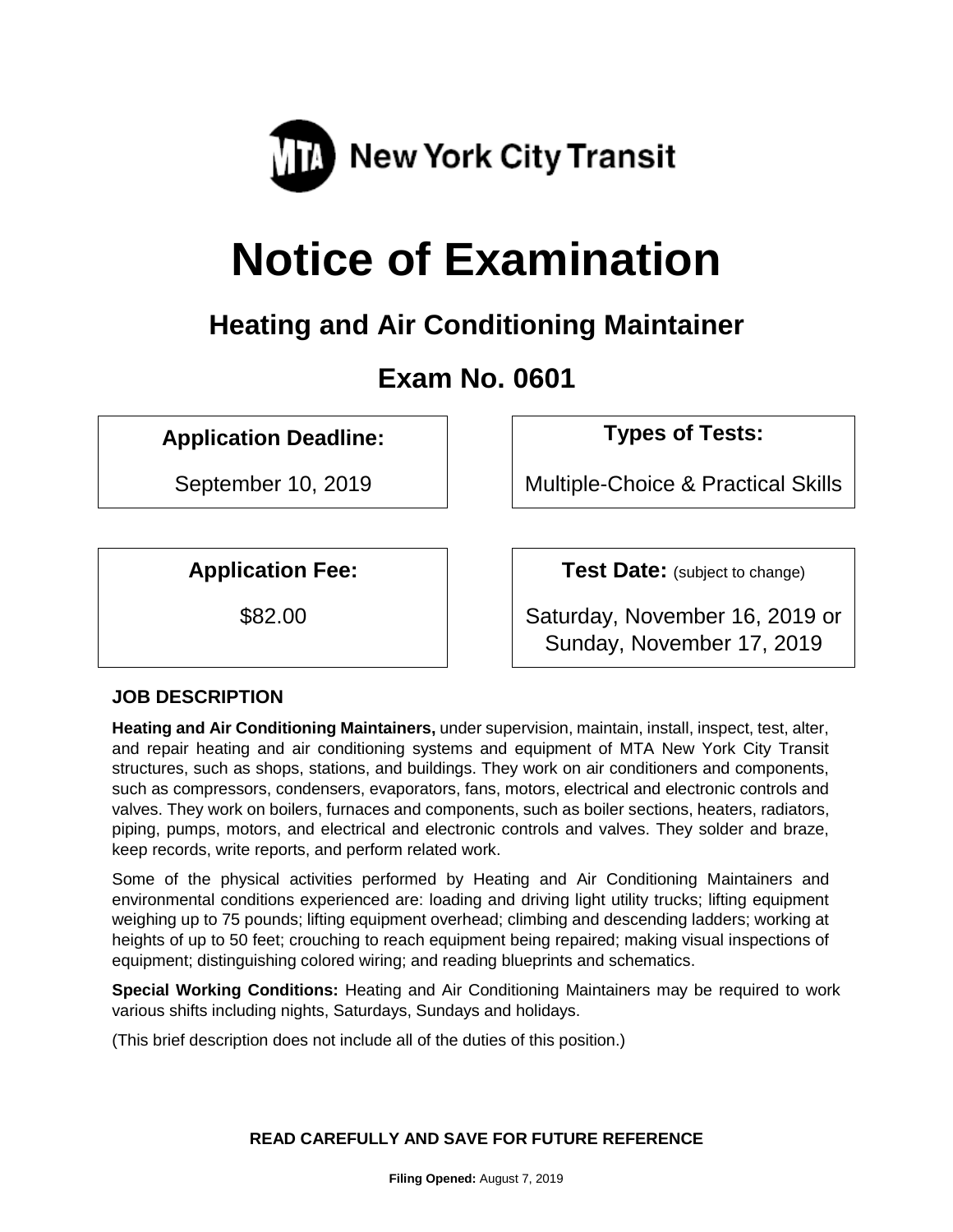# **SALARY AND BENEFITS**

The current minimum salary for Heating and Air Conditioning Maintainer is \$30.81 per hour for a 40 hour work week increasing to \$36.24 in the sixth year of service. These rates are subject to change. The benefits of this position include, but are not limited to, night and weekend salary differentials, paid holidays, vacation and sick leave, a comprehensive medical plan and a pension plan.

### **HOW TO QUALIFY**

**Education and Experience Requirements:** By the **last day of the Application Period,** you must meet the following requirements:

- 1. Successful completion of a four-year, full-time apprenticeship in the construction, repair and maintenance of air conditioning and/or heating systems recognized by the New York State Department of Labor, the U.S. Department of Labor; or any apprenticeship council that is recognized by the U.S. Department of Labor; or
- 2. Three years of full-time satisfactory experience at the journey level (i.e., fully-trained, knowledgeable, proficient and competent mechanic) in the installation, repair, and maintenance of industrial, commercial, or domestic air conditioning units, or commercial refrigeration equipment, or heating systems in buildings, and the electrical controls and wiring for such equipment; or
- 3. Two years of full-time satisfactory experience at the journey level as described in paragraph "2." above, plus completion of one of the following listed below before obtaining your journey-level experience:
	- a. Two years of full-time satisfactory experience performing work described above in "2" as a mechanic's helper, apprentice or trainee; or
	- b. Graduation from a recognized trade school or technical school, with a major course of study in electromechanical, electrical or electronic technology, or a closely related field totaling 600 hours; or
	- c. Graduation from a vocational high school, with a major course of study in electro-mechanical, electrical or electronic technology, or a closely related field; or
	- d. An associate degree or a higher-level degree, from an accredited college or university with a major course of study in electro-mechanical, electrical or electronic technology, or a closely related field.

If you have qualifying part-time experience, it will be credited on a prorated basis.

The vocational high school, technical school, or trade school must be approved by a State's Department of Education or a recognized accrediting organization. The college or university must be accredited by regional, national, professional or specialized agencies recognized as accrediting bodies by the U.S. Secretary of Education, and by the Council for Higher Education Accreditation (CHEA).

You are responsible for determining whether you meet the qualification requirements for this examination prior to submitting the *Application*. You may be given the multiple-choice and practical skills tests before we determine if you meet the qualification requirements. If you are marked "Not Qualified," your *Application* fee will **not** be refunded and you will **not** receive a score.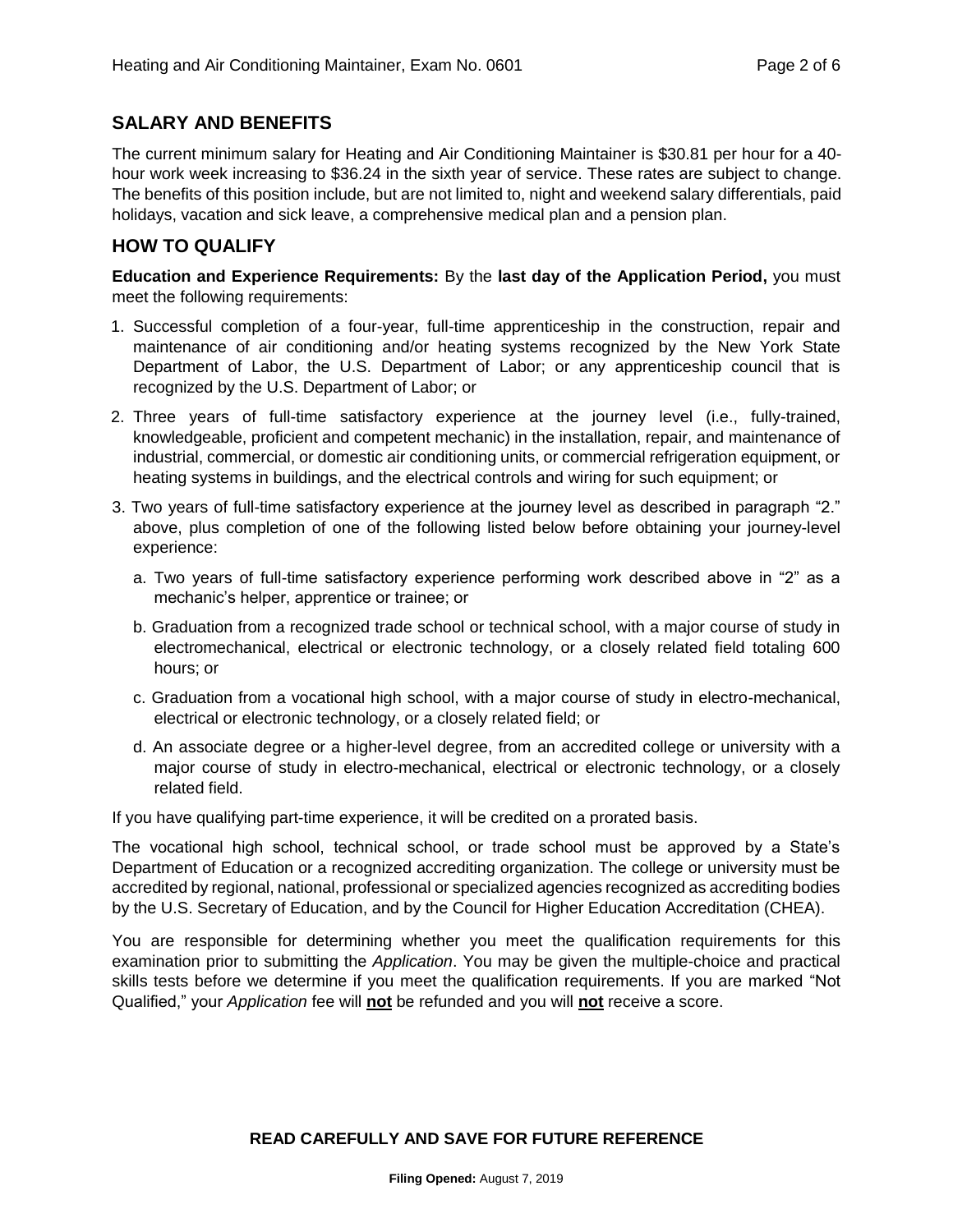# **REQUIREMENTS TO BE APPOINTED**

**Driver License Requirement:** At the time of appointment, you must have a motor vehicle driver license valid in the State of New York with no disqualifying restrictions that would preclude the performance of the duties of this title. If you have serious moving violations, a license suspension or an accident record, you may be disqualified. This license must be maintained for the duration of your employment in the title.

**Drug Screening Requirement:** You must pass a drug screening in order to be appointed.

**Residency:** New York City residency is not required for this position.

**English Requirement:** You must be able to understand and be understood in English.

**Proof of Identity:** Under the Immigration Reform and Control Act of 1986, you must be able to prove your identity and your right to obtain employment in the United States prior to employment with MTA New York City Transit.

# **HOW TO OBTAIN AN APPLICATION**

During the application period, the application and other required forms for this examination will be attached to this Notice of Examination. During the application period, additional copies of these documents may be obtained at http://mta.info/nyct/hr/appexam.htm, or you may obtain a printed copy of these documents in person at the MTA Exam Information Center, as indicated below.

**MTA Exam Information Center:** Open Monday through Friday, from 9 AM to 3 PM, in the lobby at 180 Livingston Street, Brooklyn, New York. Directions: take the A, C, F or R trains to the Jay Street-Metro Tech Station, or the 2, 3, or the G train to the Hoyt Street Station.

### **REQUIRED FORMS**

- 1. **Application:** Make sure that you follow all instructions included with your *Application*, including payment of fee. Save a copy of the instructions for future reference.
- 2. **Education and Experience Test Paper:** Write your social security number in the box at the top of the cover page, and the examination title and number in the box provided. This form must be filled out completely and in detail for you to receive your proper rating. Keep a copy of your completed Education and Experience Test Paper for your records.
- 3. **Foreign Education Fact Sheet (required only if you need credit for your foreign education for this examination):** If you were educated outside the United States, you must have your foreign education evaluated to determine its equivalence to education obtained in the United States. The services that are approved to make this evaluation, as well as instructions on how to submit this evaluation are listed in the Foreign Education Fact Sheet included with your application packet. When you contact the evaluation service, ask for a "document-by-document" (general) evaluation of your foreign education. Your foreign education evaluation **must** be submitted directly to NYC Transit's Examinations Unit by the service completing the evaluation. Foreign education evaluations received directly from applicants will **not** be accepted. You can also access the Foreign Education Fact Sheet on our website at http://web.mta.info/nyct/hr/forms\_instructions.htm.

# **HOW TO SUBMIT AN APPLICATION AND PAY THE APPLICATION FEE**

If you believe you meet the requirements in the "How to Qualify" section, you **must** apply by mail. MTA New York City Transit will **not** accept *Applications* in person.

(Continued)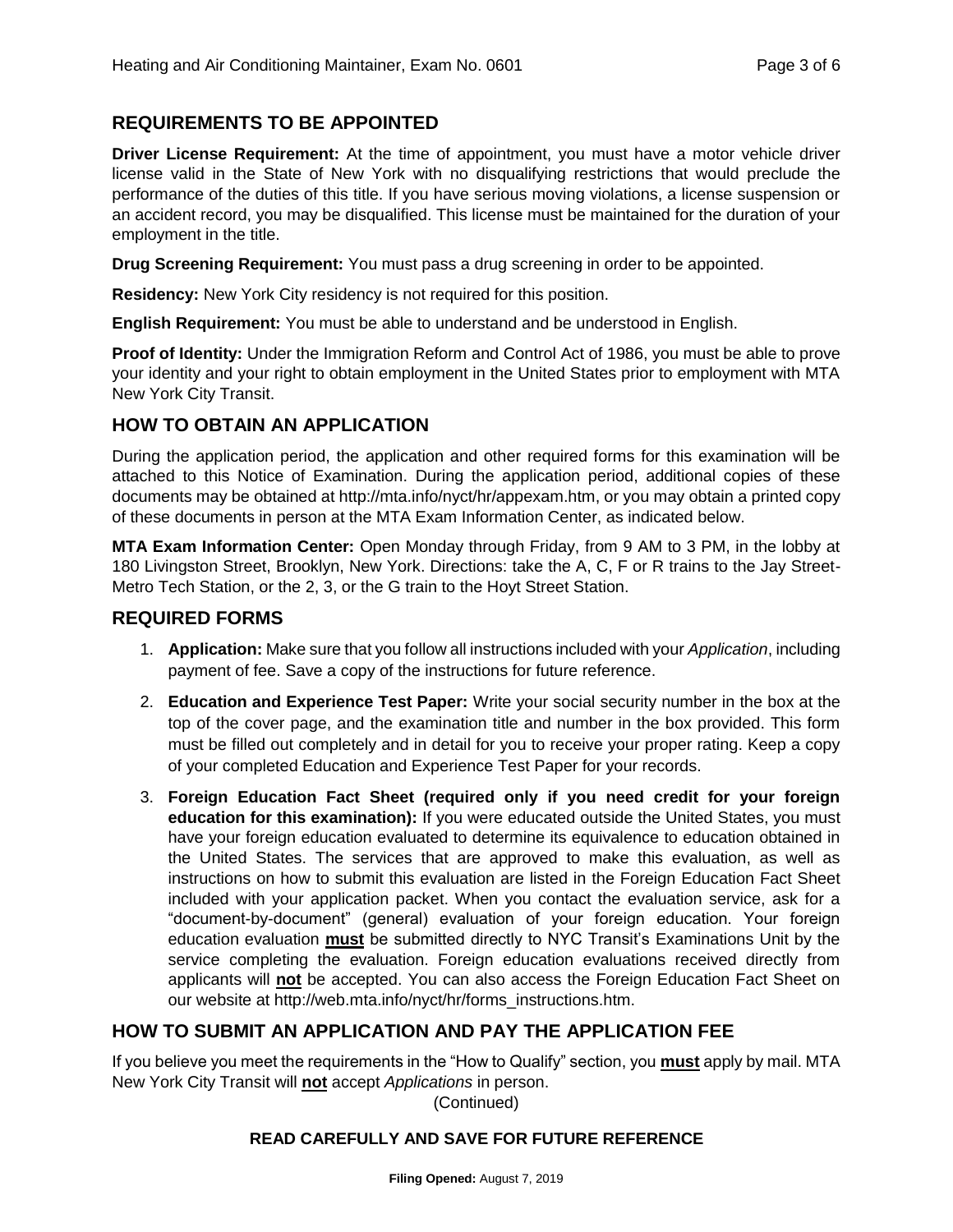# **HOW TO SUBMIT AN APPLICATION AND PAY THE APPLICATION FEE** (Continued)

#### **Applications by Mail must:**

- 1. Include all of the required forms, as indicated in the "Required Forms" section above.
- 2. Be postmarked by the last day of the application period.
- 3. Be mailed to the address in the "Correspondence" section of this notice.
- 4. Include the appropriate fee in the form of a money order.

#### **The Money Order (Postal Money Order Preferred) must:**

- 1. Be made payable to MTA New York City Transit.
- 2. Be valid for one year.
- 3. Have the following information written on it: your name, home address, the last four digits of your social security number, the exam title and exam number.

Save your money order receipt for future reference and proof of filing an *Application*.

#### **Cash and personal checks will not be accepted**.

**Application Fee:** This fee is generally non-refundable. Under special circumstances, you may be entitled to a refund. You should refer to the Department of Citywide Administrative Services (DCAS) General Exam Regulations to determine if you are entitled to a refund prior to requesting one. You can refer to the bottom of the last page of this Notice of Examination for instructions on how to obtain a copy of the DCAS General Exam Regulations.

# **HOW TO SUBMIT AN APPLICATION WHEN REQUESTING A FEE WAIVER**

Applicants who wish to request a fee waiver must obtain an *Application* in person at the MTA Exam Information Center as indicated above and must submit the *Application* and required forms by mail to the address in the "Correspondence" section below **by the last day of the application period**.

MTA New York City Transit will not accept *Applications* in person. Additional information on how to request an application fee waiver is available with the *Application.*

#### **ADMISSION LETTER**

An *Admission Letter* will be mailed to you about 10 days before the first date of the multiple-choice test. If you do not receive an *Admission Letter* at least 4 days before this date, you may obtain a duplicate letter at the MTA Exam Information Center (as indicated above). A paper copy of the *Admission Letter* is your ticket for admission to the test.

Applicants **must** keep their mailing address **up to date**. Please refer to the Correspondence section below for instructions on how to update your address and other contact information.

#### **THE TEST**

You will be given a qualifying multiple-choice test and a competitive practical skills test. You will be scheduled to take the qualifying multiple-choice test on one of the dates listed in the above "Test Date" box. You will be randomly assigned to a test date and location, and you cannot request that your scheduled test date or location be changed, unless you meet the conditions in the "Special Arrangements" section below.

You must achieve a score of at least 70% to pass each test. Only those who meet the qualifying education and experience requirements and pass the qualifying multiple-choice test will be scheduled to take the competitive practical skills test. Your score on the competitive practical skills test will determine your place on the eligible list.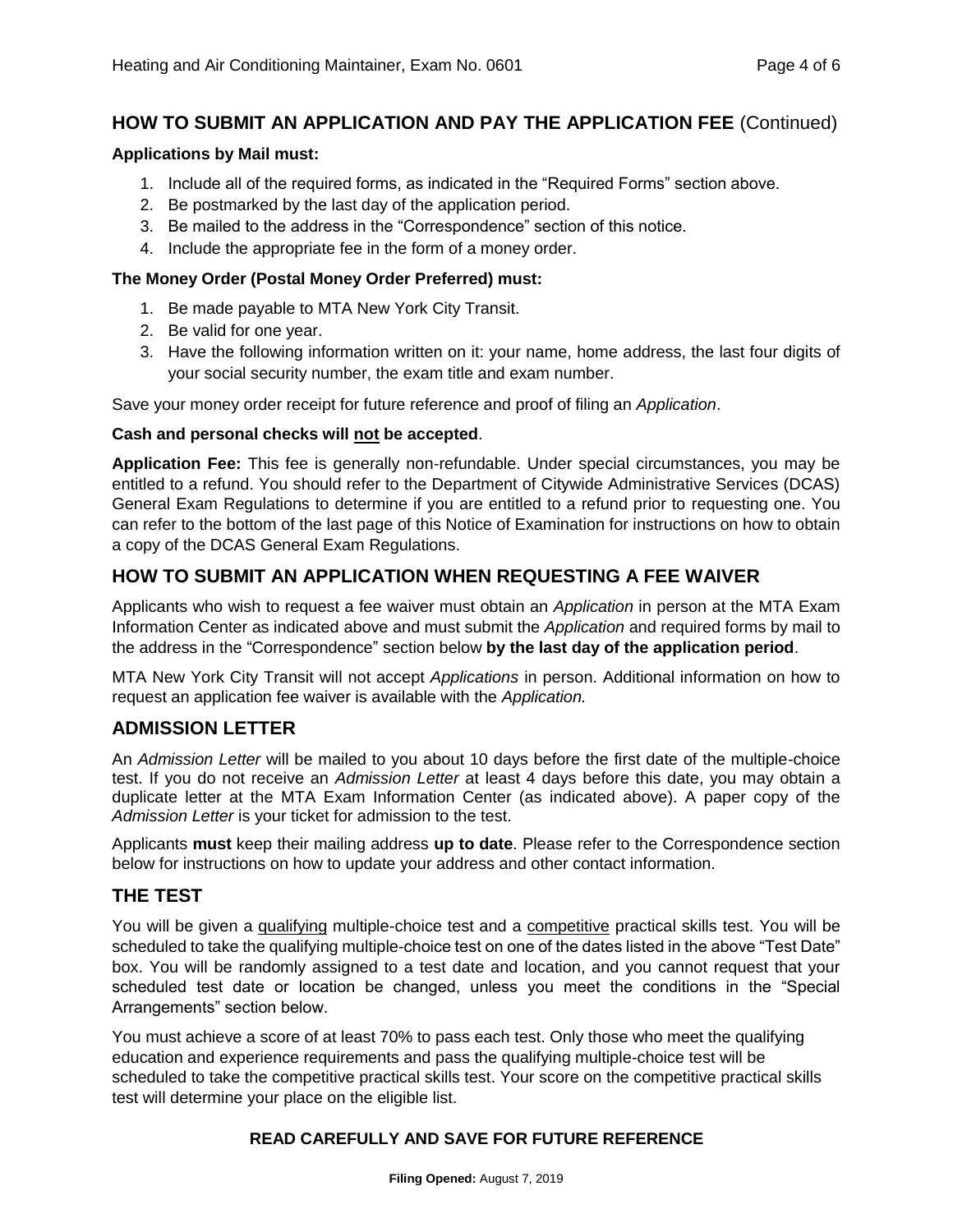# **THE TEST** (Continued)

Veterans' or Disabled Veterans' Credit will be granted only to eligible passing candidates who request that they be applied. Veterans' or Disabled Veterans' Credit should be requested at the time of application, but **must** be requested before the date the eligible list is established. Claims for Veterans' or Disabled Veterans' Credit cannot be made once the eligible list is established.

The qualifying multiple-choice test may include questions on basic electrical theory; electrical, mechanical, pneumatic and hydraulic devices and components related to the heating and air conditioning trade; proper selection and use of tools, instruments and materials; safe, proper and efficient work practices; reading and interpreting blueprints and drawings; performing job-related calculations; keeping records and other related areas.

The competitive practical skills test may include tasks related to the installation, testing, maintenance, and repair of electrical, electronic, mechanical and electromechanical components and systems related to the heating and air conditioning trade, including the selection and use of appropriate tools, materials, and measuring devices; related mechanical work; reading and interpreting technical drawings; shop math; safe work practices and procedures; and other related areas.

# **TEST ADMINISTRATION GUIDELINES**

**Warning:** You are not permitted to enter the test site with cellular phones, smart watches, beepers, pagers, cameras, portable media players, or other electronic devices. Calculators are permitted; however, they must be hand-held, battery or solar-powered, numeric only. Calculators with functions **other than** addition, subtraction, multiplication and division **are prohibited**. Electronic devices with an alphabetic keyboard, word processing, or data recording capabilities, such as planners, organizers, etc., are prohibited. If you use any of these devices in the building at any time before, during, or after the test, you may **not** receive your test results, your test score may be nullified, and your application fee will **not** be refunded.

You may not have any other person, including children, present with you while you are being processed for or taking the test, and no one may wait for you inside of the test site while you are taking the test.

**Required Identification: You are required to bring one (1) form of valid (non-expired) signature and photo bearing identification to the test site**. The name that was used to apply for the exam must match the first and last name on the photo ID. A list of acceptable identification documents is provided below**. If you do not have an acceptable ID, you may be denied testing.** Acceptable forms of identification (bring one) are as follows: State issued driver license, State issued identification card, US Government issued Passport, US Government issued Military Identification Card, US Government issued Alien Registration Card, Employer Identification Card with photo, IDNYC, or Student Identification Card with photo.

**Leaving:** You must leave the test site once you finish the test. If you leave the test site after being fingerprinted but before finishing the test, you will not be permitted to re-enter. If you disregard this instruction and re-enter the test site, you may not receive your test results, your test score may be nullified, and your application fee will not be refunded.

# **THE TEST RESULTS**

If you meet the education and experience requirements and pass the qualifying multiple-choice test and the competitive practical skills test, your name will be placed in final score order on an eligible list and you will be given a list number. You will be notified by mail of your test results. You will be considered for appointment when your name is reached on the eligible list.